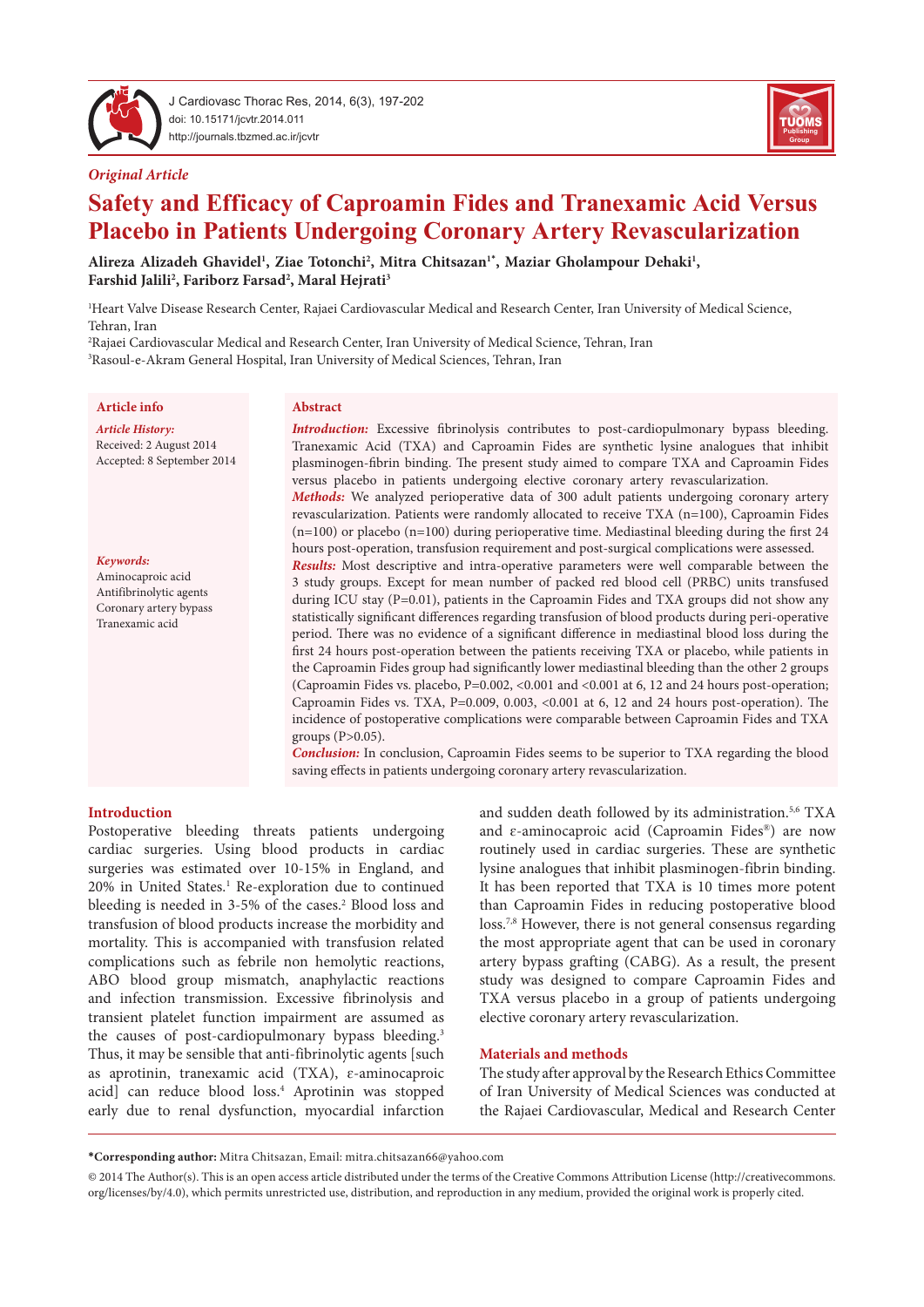between October 2010 and November 2012. Three hundred patients gave informed consent to participate in this prospective, randomized, double-blind, placebocontrolled trial**.** Exclusion criteria included a serum creatinine level of >2 mg/dl, previous history of bleeding or coagulation disorders, taking oral anticoagulation medications within 72 hours of the surgery and allergy to the study medications. Eligible patients older than 18 years scheduled to undergo non-emergent CABG were randomly allocated, via a computer-generated random number list, to receive one of the three study regimens, i.e., TXA (n=100), ɛ-aminocaproic acid (Caproamin Fides®, n=100) or the placebo (n=100). Under general anesthesia cardiopulmonary bypass (CPB) machine was established after heparin (3 mg/kg) administration. Additional dose of heparin was used during CPB to maintain the activated coagulation time higher than 380 seconds. Blood flow rate of 2.4 L.min<sup>-1</sup>.m<sup>2</sup> were obtained with a roller pump. Mild systemic hypothermia (between 32 °C and 34 °C) was maintained during aortic cross-clamping. For TXA group, the primary dose of 10 mg/kg via prime solution and the maintenance dose of 0.5-2 mg/kg/h in proportion to serum creatinine were given. For Caproamin Fides group 150 mg/kg was given via prime solution and 1 gr/h during operation. The medications were discontinued on separation from CPB. The control group received the placebo solution in a similar way to the study medications. Placebo consisted of 0.9% normal saline solution. Normal saline and study medications were prepared in equivalent volume in 50 ml syringes with a coded label by a nurse who was not included in the study.

After separation from CPB, the effects of heparin were reversed with protamine sulfate (3 mg/kg or a dose equivalent to heparin dose) to decrease activated clotting time to 120 seconds. Additional doses of protamine were used if the target activated clotting time was not achieved. Blood remaining in the CPB circuit after separation was collected and infused to the patient. The mediastinal drainage fluid was not infused to the patients. Packed red blood cells (PRBCs) were administered to maintain hematocrit around 19-22% during CPB and hemoglobin concentration of at least 8 g/dl after CPB as long as patients are hemodynamically stable.

During post-operative period fresh frozen plasma (FFP) was administered as needed to keep activated partial thromboplastin time (aPTT) between 50-70 seconds and platelet was used to keep platelet count above 80,000 in all patients. Hemoglobin concentration was kept above 8 g/dl in hemodynamically stable patients and above 10 g/dl in patients with debilitating chronic diseases such as chronic heart failure or chronic obstructive pulmonary disease.

Clinical data compared between groups included basic demographic data; duration of CPB, aortic crossclamping, and operation; and postoperative surgical and medical outcomes. Blood loss during the operation was not evaluated. The total volume of mediastinal bleeding during the first 24 hours after surgery was measured hourly by the ICU nurses. Transfusions of PRBCs and hemostatic blood products (platelets, FFP) during the operation, ICU stay and the surgery ward admission were recorded. Laboratory data collected for each patient included the platelet count and routine coagulation profile (thrombin time, prothrombin time, and activated partial thromboplastin time) which were measured prior to induction of anesthesia and on arrival in the ICU. Hematocrit concentrations at the time of discharge from the hospital were compared with preoperative values. Serum creatinine concentrations were measured the day before operation and on the first postoperative day.

# *Statistical analysis*

All analyses were conducted by Statistical Package for Social Sciences (SPSS) software, version 19 (SPSS, Chicago, IL). Normality of all data was initially assessed using the Kolmogorov-Smirnov test. Quantitative variables were presented as means ± standard deviation (SD) for normally distributed variables and as median (interquartile range, IQR) for variables without normal distribution. Categorical data were presented as numbers and percentages. Categorical data were compared by the chi-square test whereas quantitative ones were compared by the Student's t-test, the Manne-Whitney test, the Kruskale Wallis test, One-Way ANOVA and repeated measurement ANOVA as appropriate. Relationships were assessed using Pearson, Spearman or Kendall tests as appropriate. All P-values were two-tailed and P<0.05 was considered statistically significant.

# **Results**

# *Patient characteristics*

Three hundred patients including 210 (70%) male and 90 (30%) female were enrolled in the study. The mean age was 45.25±15.53 years. Comparisons of perioperative characteristics of the patient groups are presented in Table 1.

# *Blood products transfusion*

Sixty five (65%) patients in Caproamin Fides group, 70 (70%) patients in TXA group and 79 (79%) patients in the control group received 1-6 units of packed cell intraoperatively (P=0.04). The mean number of units of transfused packed cell were 1.13±1.09, 1.30±1.08 and 1.68±1.37 units in Caproamin Fides, TXA and the control groups (P=0.004), respectively.

During ICU stay, 53 (53%) patients in Caproamin Fides group received an average of 0.78±0.60 packed cell units, 60 (60%) patients in TXA group received mean units of 1.25±1.01 packed cell and 74 (74%) patients in the control group were transfused mean units of 1.65±1.15 packed cell (P<0.001). The percentage of patients receiving blood product transfusions and the number of units of blood products administered to the patients are shown in Table 2. After discharge from ICU and during the hospitalization in the surgery ward PRBC was transfused in 1% of patients in Caproamin Fides group, 2% in TXA group and 8% in the control group  $(P<0.001)$ .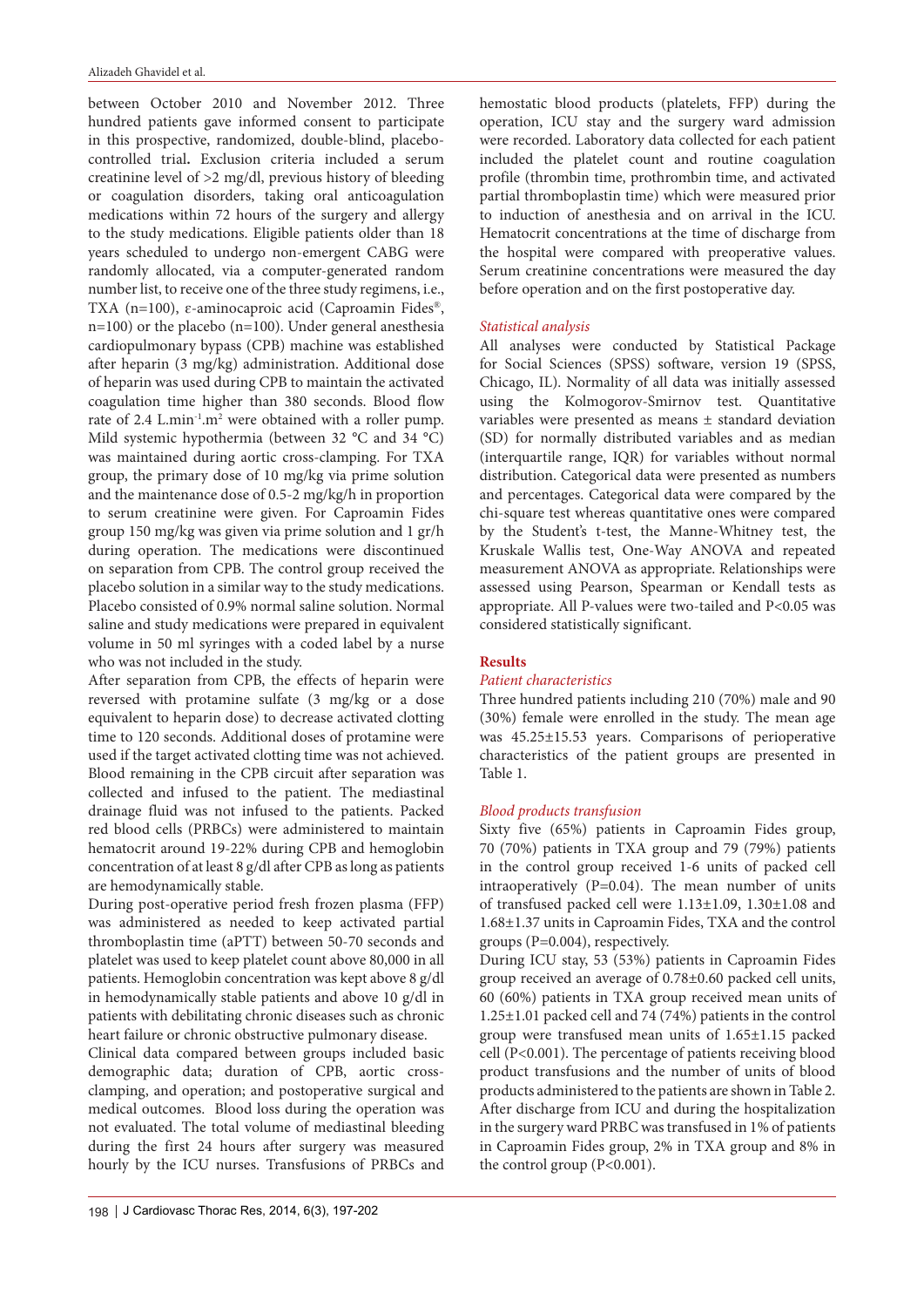#### **Table 1.** Perioperative characteristics of the patients

|                                         | <b>Caproamin Fides</b> | <b>TXA</b>           | Control              | P          |
|-----------------------------------------|------------------------|----------------------|----------------------|------------|
| Male                                    | $(n=100)$<br>75 (75)   | $(n=100)$<br>70 (70) | $(n=100)$<br>65 (65) | 0.30       |
| Age                                     | 59±10                  | $58+9$               | 59±10                | 0.83       |
| BSA ( $\text{kg/m}^2$ )                 | 1.88±0.14              | $1.77 \pm 0.14$      | $1.78 \pm 0.18$      | $< 0.001*$ |
| Hemoglobin (g/dL)                       | 14.32±1.71             | 13.97±2.02           | 14.21±1.54           | 0.65       |
| <b>Diabetes</b>                         | 42 (42)                | 39 (39)              | 51(51)               | 0.20       |
| <b>HTN</b>                              | 40 (40)                | 40 (40)              | 47 (47)              | 0.51       |
| History of MI                           | 30(30)                 | 29 (29)              | 40 (40)              | 0.18       |
| Renal failure                           | 1(1)                   | 7(7)                 | 13 (13)              | $0.004*$   |
| Duration of taking clopidogrel (months) | 48                     | 44                   | 36                   | 0.21       |
| Frequency of surgery                    |                        |                      |                      | 0.44       |
| First surgery                           | 98 (98)                | 99 (99)              | 96 (96)              |            |
| Redo surgery                            | 2(2)                   | 1(1)                 | 4(4)                 |            |
| Graft no.                               | $3.29 \pm 0.90$        | 3.50±0.75            | 3.37±0.77            | 0.76       |
| AOX time (min)                          | $41 + 19$              | 46±19                | $44 + 21$            | 0.20       |
| CPB time (min)                          | 76±28                  | 86±28                | $90 + 40$            | $0.01*$    |
| Operation time (min)                    | 260±50                 | $241 \pm 54$         | $241 \pm 63$         | $0.02*$    |

Data are shown as number (percentage) and mean±standard deviation.

AOX= aortic cross-clamping; BSA= body surface area; CPB= cardiopulmonary bypass; HTN= hypertension; MI= myocardial infarction. \*Statistically significant.

#### **Table 2.** Allogeneic blood product transfusions.

|                                           |                    | Caproamin<br><b>Fides</b> | <b>TXA</b>      | Control         |                                | <b>Caproamin Fides</b><br>TXA vs. control<br>vs. control |                                |         | <b>Caproamin Fides</b><br>vs. TXA |         |
|-------------------------------------------|--------------------|---------------------------|-----------------|-----------------|--------------------------------|----------------------------------------------------------|--------------------------------|---------|-----------------------------------|---------|
|                                           |                    | $(n=100)$                 | $(n=100)$       | $(n=100)$       | <b>Effect size</b>             | P                                                        | <b>Effect size</b>             | P       | <b>Effect size</b>                | P       |
| Transfusions<br>During<br>Operation       | PRBCs (pts)        | 65 (65)                   | 70 (70)         | 79 (79)         | RR=0.49<br>$(0.26 - 0.93)$     | $0.02*$                                                  | RR=0.62<br>$(0.32 - 1.18)$     | 0.14    | $RR = 1.25$<br>$(0.69 - 2.27)$    | 0.45    |
|                                           | FFP (pts)          | 5(5)                      | 7(7)            | 11(11)          | $RR = 0.42$<br>$(0.14 - 1.27)$ | 0.12                                                     | RR=0.66<br>$(0.22 - 1.64)$     | 0.32    | $RR = 1.43$<br>$(0.43 - 4.66)$    | 0.55    |
|                                           | Platelets (pts)    | 4(4)                      | 5(5)            | 6(6)            | RR=0.65<br>$(0.17 - 2.38)$     | 0.51                                                     | RR=0.82<br>$(0.24 - 2.79)$     | 0.75    | $RR = 1.26$<br>$(0.32 - 4.84)$    | 0.73    |
|                                           | PRBCs (U)          | $1.13 \pm 1.09$           | $1.30 \pm 1.08$ | $1.68 + 1.37$   | $MD=-0.55$                     | $0.001*$                                                 | $MD=-0.38$                     | $0.02*$ | $MD=-0.17$                        | 0.31    |
|                                           | FFP(U)             | $0.22 \pm 0.99$           | $0.24 \pm 0.92$ | $0.45 \pm 0.99$ | $MD=-0.23$                     | 0.14                                                     | $MD=-0.21$                     | 0.18    | $MD=-0.02$                        | 0.89    |
|                                           | Platelets (U)      | $0.13 \pm 0.79$           | $0.19{\pm}0.89$ | $0.22 \pm 0.91$ | $MD=-0.07$                     | 0.57                                                     | $MD=-0.03$                     | 0.80    | $MD=-0.04$                        | 0.74    |
| <b>Transfusions</b><br>During ICU<br>Stay | PRBCs (pts)        | 53 (53)                   | 60(60)          | 74 (74)         | RR=0.31<br>$(0.17 - 0.56)$     | $0.001*$                                                 | $RR = 0.52$<br>$(0.28 - 0.96)$ | $0.03*$ | $R = 1.69$<br>$(0.96 - 2.96)$     | 0.06    |
|                                           | FFP (pts)          | 19 (19)                   | 23(23)          | 38 (38)         | RR=0.38<br>$(0.20 - 0.72)$     | $0.003*$                                                 | RR=0.48<br>$(0.26 - 0.90)$     | $0.02*$ | $R = 1.27$<br>$(0.64 - 2.52)$     | 0.48    |
|                                           | Platelets<br>(pts) | 5(5)                      | 6(6)            | 8(8)            | RR=0.60<br>$(0.19 - 1.91)$     | 0.39                                                     | $RR = 0.73$<br>$(0.24 - 2.19)$ | 0.58    | $R = 1.21$<br>$(0.35 - 4.11)$     | 0.75    |
|                                           | PRBCs (U)          | $0.78 \pm 0.08$           | $1.25 \pm 0.53$ | $1.65 \pm 0.55$ | $MD=-0.87$                     | $< 0.001*$                                               | $MD=-0.40$                     | $0.04*$ | $MD=-0.47$                        | $0.01*$ |
|                                           | FFP(U)             | $0.57 \pm 0.28$           | $0.84 \pm 0.69$ | $1.30 \pm 0.92$ | $MD=-0.73$                     | $0.002*$                                                 | $MD=-46$                       | $0.05*$ | $MD=-0.27$                        | 0.24    |
|                                           | Platelets (U)      | $0.22 \pm 0.01$           | $0.30 \pm 0.20$ | $0.39 \pm 0.15$ | $MD=-0.17$                     | 0.33                                                     | $MD=-0.09$                     | 0.61    | 0.08                              | 0.65    |

Data are shown as number (percentage) and mean±standard deviation.

FFP= fresh frozen plasma; MD= mean difference; PRBCs= packed red blood cells; pts= patients; RR= relative risk; U= units. \* Statistically significant.

# *Postoperative bleeding*

Comparison of the post-operative mediastinal bleeding in the first 24 hours between the 3 study groups is shown in Table 3. The median volumes of chest drainage during the first 6 hours after surgery were 125 mL (IQR: 50-250), 200 mL (IQR: 100-400) and 250 mL (IQR: 100-438) in Caproamin Fides, TXA and the control groups, respectively (P=0.002). The median volumes of chest drainage during the first 12 hours after surgery were 200 mL (IQR: 150- 400), 350 mL (IQR: 200-600) and 450 mL (IQR: 250-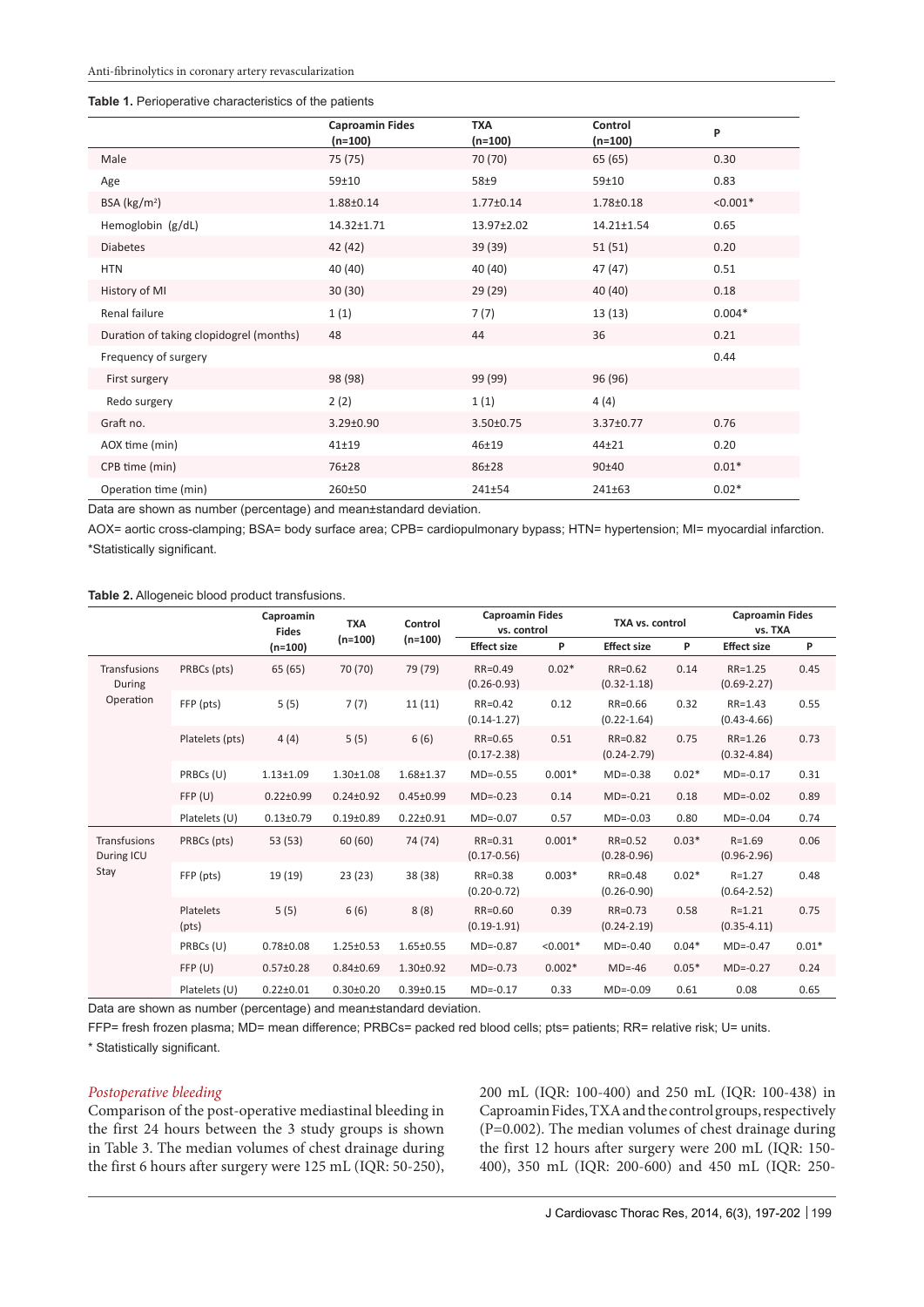638) in Caproamin Fides, TXA and the control groups, respectively (P<0.001). The median volumes of total chest drainage during the first 24 hours postoperation were 325 mL (interquartile 200-550), 450 mL (interquartile range: 312.5-800) and 650 mL (IQR: 350-869) ml in Caproamin Fides, TXA and the control groups, respectively (P<0.001). Figure 1 shows post-operative mediastinal bleeding in the 3 study groups during the first 24 hours.

Our data demonstrated that Caproamin Fides was associated with a mean reduction of around 107 ml per patient in the volume of chest drainage during the first 6 hours after surgery (P=0.002), as well as mean reductions of 173 and 240 ml per patient in the postoperative chest drainage during first 12 and 24 hours as compared to the control group; respectively (both P<0.001).

On the other hand, TXA reduced postoperative drainage during the first 6 hours on an average of 25 ml per patient (P=0. 46), and during the first 12 and 24 hours postoperation on averages by 66 ml (P=0. 15) and 95 ml (P=0. 07) per patient, respectively; as compared to the placebo group.

We also find that mean volume differences of postoperative bleeding between Caproamin Fides and TXA were 82, 107, 146 ml per patient during the first 6, 12 and 24 hours post-operation (P=0.01, 0.02 and 0.006 respectively); implying the higher efficacy of Caproamin Fides in the reduction of post-operative drainage.

According to our results, during ICU stay Caproamin Fides decreased the need for packed cell transfusion as compared to the TXA and control groups (P=0.01 and <0.001, respectively). Moreover, patients receiving TXA had lower need to packed cell transfusion comparing control group (P=0.04). Similarly, Caproamin Fides had comparable effects on FFP transfusion (P=0.24), although the effect of Caproamin Fides was more prominent as compared to control group (P=002). On the other hand, platelet productions were transfused in 5% of patients in the Caproamin Fides group, in 6% in TXA and in 8% in control groups during the ICU stay, which shows no statistically significant differences in this regard between the 3 groups ( $P=0.67$ ).

Our results also showed that after discharge of ICU and during the hospitalization in the surgery ward packed cell was transfused in 1% of patients in Caproamin Fides group, 2% in TXA group and 8% in the control group (P<0.001). Although blood loss during CABG and after it decreased mean levels of hematocrit by 5.63%, 5.81% and 5.93% in

Caproamin Fides, TXA and control groups; respectively (all P<0.001), the mean decline in the hematocrits from their baseline levels were comparable in all 3 groups  $(P=0.46)$ .

#### *Postoperative outcomes*

Incidences of pericardial effusion which occurred in 1%, 4% and 3% of patients in Caproamin Fides, TXA and control groups, respectively; did not differ statistically significantly between the 3 groups (P=0.65). However, patients in Caproamin Fides group had the lowest incidence of pleural effusion (16%), followed by control  $(22%)$  and TXA  $(31%)$  groups  $(P=0.40)$ . The differences in the incidence of post-op MI were inconspicuous between all the 3 groups (4%, 8% and 6% in Caproamin Fides, TXA and control groups, respectively; P=0.49). Though electrocardiographic changes seldom occurred in 11% of patients receiving TXA, and in 2% and in 5% of patients in Caproamin Fides and control groups, respectively (P=0.02). Six cases (6%) were complicated with tamponade which underwent pericardiotomy with a subxiphoid approach. Thirteen (4.3%) patients reexplored due to mediastinal bleeding and in 10 (3.3%) of these patients a surgical cause was found. Six patients (2%) complicated by superficial wound infection and 4 (1.3%) by deep wound infection. The incidences of other postoperative complications based on the three study groups are shown in Table 4.

The duration of ICU stay was not statistically different among the 3 groups (P=0.31), although patients in



**Figure 1.** Post-operative mediastinal bleeding (mL) in the 3 study groups during the first 24 hours.

|  | Table 3. Post-operative mediastinal bleeding in the 3 study groups. |  |  |  |  |  |
|--|---------------------------------------------------------------------|--|--|--|--|--|
|--|---------------------------------------------------------------------|--|--|--|--|--|

| Mediastinal<br>Bleeding (mL) | <b>Caproamin Fides</b><br>(n=100) | TXA<br>(n=100) | Control<br>$(n=100)$ |            | Caproamin<br>Fides vs. control | TXA vs.<br>control<br>D | <b>Caproamin Fides</b><br>vs. TXA |
|------------------------------|-----------------------------------|----------------|----------------------|------------|--------------------------------|-------------------------|-----------------------------------|
| 6 hours                      | 125 (50-250)                      | 200 (100-400)  | 250(100-437.5)       | $0.002*$   | $0.001*$                       | 0.29                    | $0.009*$                          |
| 12 hours                     | 200 (150-400)                     | 350(200-600)   | 450(250-637.5)       | $< 0.001*$ | $< 0.001*$                     | 0.10                    | $0.003*$                          |
| 24 hours                     | 325 (200-550)                     | 450(312-800)   | 650(350-868.75)      | $< 0.001*$ | $< 0.001*$                     | 0.10                    | $< 0.001*$                        |

Data are shown as the median (interquartile range).

\*Statistically significant.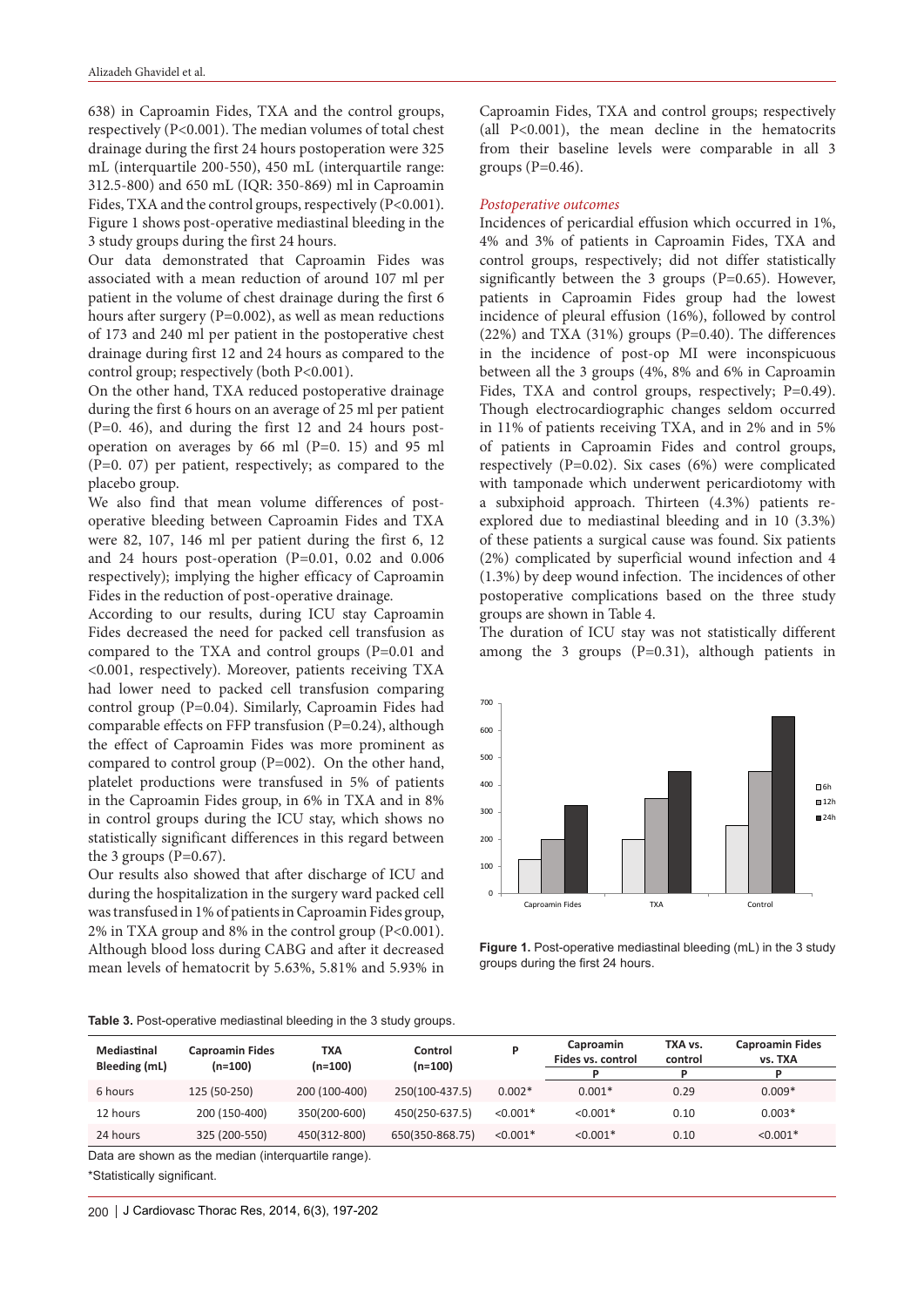| Complication         | <b>Caproamin Fides</b><br>$(n=100)$ | <b>TXA</b><br>$(n=100)$ | Control<br>$(n=100)$ | P       |
|----------------------|-------------------------------------|-------------------------|----------------------|---------|
| Cardiac tamponade    | 1(1)                                | 3(3)                    | 2(2)                 | 0.60    |
| Clinical MI          | 4(4)                                | 8(8)                    | 6(6)                 | 0.49    |
| Infection            |                                     |                         |                      | 0.26    |
| Superficial          | $\mathbf 0$                         | 3(3)                    | 3(3)                 |         |
| Deep                 | 1(1)                                | 1(1)                    | 2(2)                 |         |
| Pleural effusion     |                                     |                         |                      | 0.40    |
| Chest tube           | 1(1)                                | 2(2)                    | 2(2)                 |         |
| Follow up            | $\mathbf 0$                         | 2(2)                    | 1(1)                 |         |
| Pericardial effusion | 16(16)                              | 22(22)                  | 31(31)               | $0.04*$ |
| Bleeding             |                                     |                         |                      | 0.44    |
| Surgical             | 3(3)                                | 4(4)                    | 3(3)                 |         |
| Non-surgical         | $\mathbf 0$                         | 1(1)                    | 2(2)                 |         |
| Other                |                                     |                         |                      | 0.15    |
| Neurologic           | $\Omega$                            | 1(1)                    | 1(1)                 |         |
| Cardiac              | $\Omega$                            | 2(2)                    | 1(1)                 |         |
| Renal                | $\Omega$                            | $\mathbf 0$             | 1(1)                 |         |
| Pressure sore        | 0                                   | $\mathbf 0$             | 1(1)                 |         |

Data are shown as number (percentage)

\*Statistically significant.

Caproamin Fides had shorter duration of hospitalization as compared to the other 2 groups (P=0.03).

## **Discussion**

In the present study we compared the effects of TXA and Caproamin Fides over placebo in patients undergoing coronary artery bypass graft surgery. We assessed the differences between the two medications regarding postoperative bleeding and major clinical outcomes.

The main finding of the current investigation is that Caproamin Fides seemed to be superior over TXA in reducing blood loss after CABG and subsequently the need for packed cell transfusion, although both medications had comparable effects on the measured outcomes such as renal and cardiovascular complications.

In the present study, we did not measure the volume of blood loss during surgery. However, we assumed that the frequency of packed cell transfusion during surgery can indirectly reflect the extent of intraoperative bleeding. Our data showed that although both TXA and Caproamin Fides reduced the need for packed cell transfusion during surgery, patients in Caproamin Fides group received lower units of packed cell intraoperatively as compared to TXA group; though no significant difference was seen in the need for fresh frozen plasma (FFP) and platelet transfusion in all the three groups. However, Henry et al (9) in a systematic meta-analysis found that TXA in patients undergoing cardiac surgery was associated with an average volume of 287 ml per patient reduction in intraoperative bleeding comparing to control [3 trials; weighted mean difference (WMD)= -287.16 ml, 95% CI -481.57 to -92.75 ml] while the mean volume of blood loss in patients receiving ɛ-aminocaproic acid was 214 ml per patient (2 trials; WMD -213.58 ml, 95% CI -310.03 to -117.13 ml). Moreover, Raghunathan et al. showed that the use of FFP in patients receiving TXA is 17% less than

in those receiving  $\varepsilon$ -aminocaproic acid (10).

Falana et al. found no significant differences in the postoperative blood loss, rate of re-operation for bleeding and transfusion of blood products between TXA and ɛ-aminocaproic acid in 120 patients undergoing cardiovascular surgery with or without CPB (11). They also demonstrated a comparable incidence of thromboembolic events, postoperative renal dysfunction, seizure, and 30 day all-cause mortality between these two antifibrinolytics. Given the considerable cost difference and comparable efficacy and safety, they suggest  $\varepsilon$ -aminocaproic acid to be used for reducing cardiovascular surgical bleeding. Makhija et al. also compared the efficacy and safety of TXA to ɛ-aminocaproic acid in 64 adult patients undergoing thoracic aortic surgery with CPB (12). They showed that cumulated mean blood loss, total PRBCs and blood product requirement up to 24 hours postoperatively were comparable between groups. However, their results revealed significant renal injury and increased tendency for renal failure in ɛ-aminocaproic acid and an increased tendency of seizure with TXA. In another study, Martin et al. also showed comparable effects of TXA and ɛ-aminocaproic acid on perioperative blood loss, rate of re-operation for bleeding and transfusion of blood products in 234 pediatric patients undergoing cardiac surgery (13).

Our data revealed that neither administration of antifibrinolytic nor the type of antifibrinolytic (TXA versus Caproamin Fides) could positively affect the extent of the hematocrit decrease in our study population after CABG surgery.

We assumed that pericardial and pleural effusions can indirectly reflect post-operative hemorrhagic complications. In this regard, our results showed that incidences of pericardial effusion which occurred in 1%, 4% and 3% of patients in Caproamin Fides, TXA and